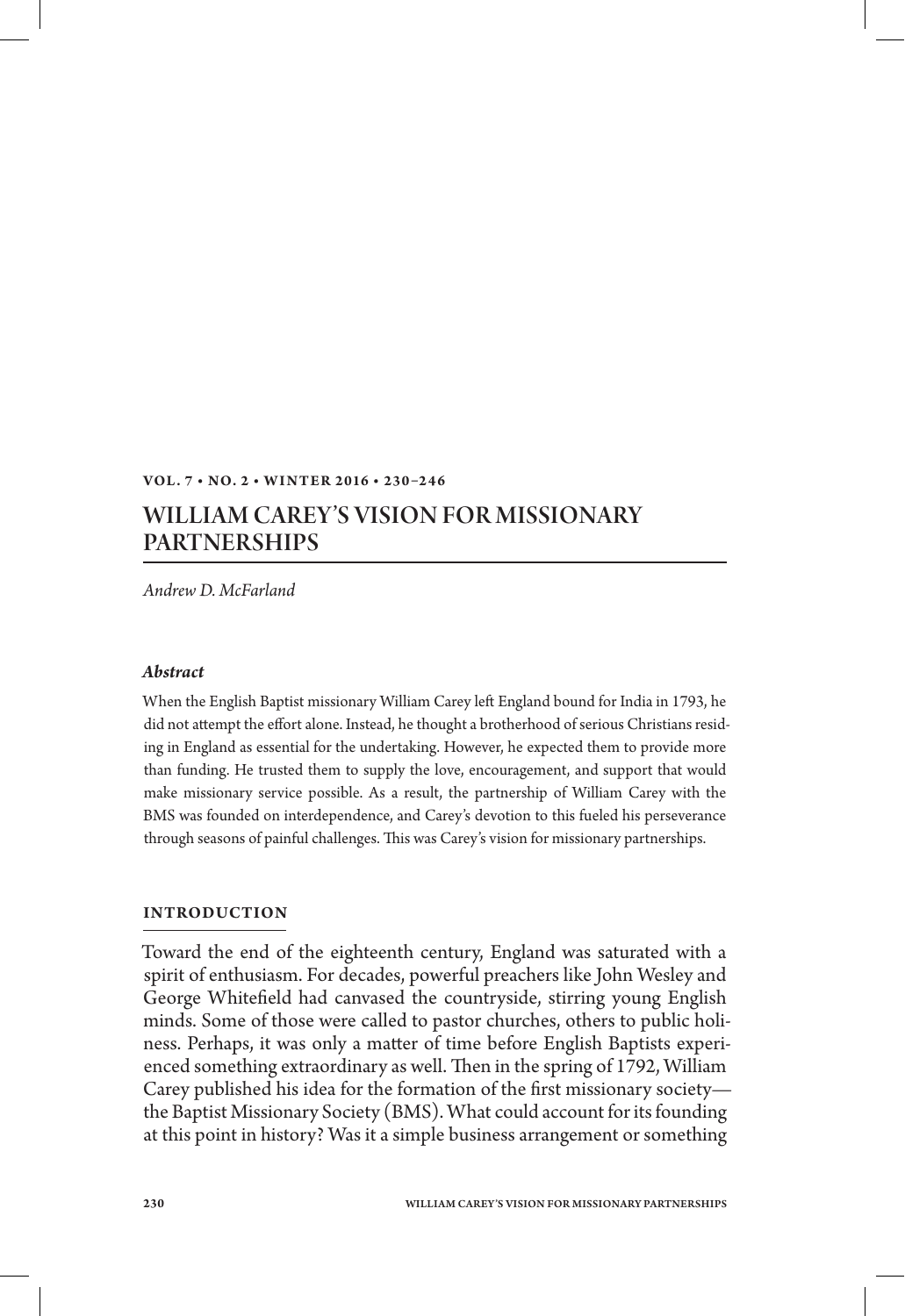more? What were the expectations of the BMS? What were the expectations of the missionaries? As it will be shown, the partnership of William Carey with the BMS was founded on interdependence, and his devotion to this strategy fueled his perseverance through seasons of painful challenges.

By the late 1790s, the majority of Protestants had been without a structure for missions for nearly three hundred years.<sup>1</sup> Before the Protestant Reformation, the task of missions belonged to the monastic orders of Roman Catholicism. However, the sweeping reforms of Martin Luther after the Diet of Worms (1521) drastically modified this arrangement. As Ralph Winter explains, "Martin Luther had been discontented with the apparent polarization between the vitality he eventually discovered in his own order and the very nominal parish life of his time."2 His solution to the disparity was the elimination of the monastic order altogether.

Still, Lutheran theology can only partially explain the lull in missions. The complacency of subsequent Protestant traditions was also to blame. By the 1690s, the twin forces of industrialization and urbanization had introduced powerful cultural changes to European society. Gradually, the rural way of life began to disappear.3 Moreover, churches failed to understand and adapt to their changing context. Therefore, Max Warren explains, "The missionary societies of the eighteenth century were, in fact, the way by which the Christian mind, yes and the Christian Church, began to grapple with its mission in a completely unfamiliar and very complicated world."4 Given these conditions, it is not surprising that enthusiasts were thought to be enemies of the church.<sup>5</sup>

Even William Carey could not evade the stigma of enthusiasm. On five occasions between 1786 and 1792, the Northampton Association of Baptist ministers rejected his proposal that his brethren engage in foreign missions. To be sure, he was not persuaded by their arguments, yet neither did he fail to demonstrate the highest respect for his brethren's decision. Their first rejection, in 1786, was on theological grounds.<sup>6</sup> They coldly told him,

<sup>6</sup> George Smith, *The Life of William Carey* (Lexington: Feather Trail Press, 2010), 23. See also Eugene Stock, *The History of the Church Missionary Society: Its Environment, Its Men, and Its Work*, vol 1 (London: Church Missionary Society, 1899), 57.

<sup>&</sup>lt;sup>1</sup> Ralph D. Winter, "The Two Structures of God's Redemptive Mission," in *Perspectives on the World Christian Movement*, eds. Ralph D. Winter and Steven C. Hawthorne, 220-230 (Pasadena: William Carey Library, 1999), 227. See also Andrew F. Walls, *The Missionary Movement in Christian History* (Maryknoll: Orbis, 1996), 247.

<sup>2</sup> Ibid., 226.

<sup>&</sup>lt;sup>3</sup> Max A. Warren, "Why Missionary Societies and Not Missionary Churches," in *The Student World* 53, no 1–2, (1960): 150.

<sup>4</sup> Ibid., 153.

 $^{\rm 5}$  John Wesley, "The Nature of Enthusiasm," in *The Works of John Wesley: First Series of Sermons 1–39, 3rd ed*, vol 5 (Peabody: Hendrickson, 1986), 469.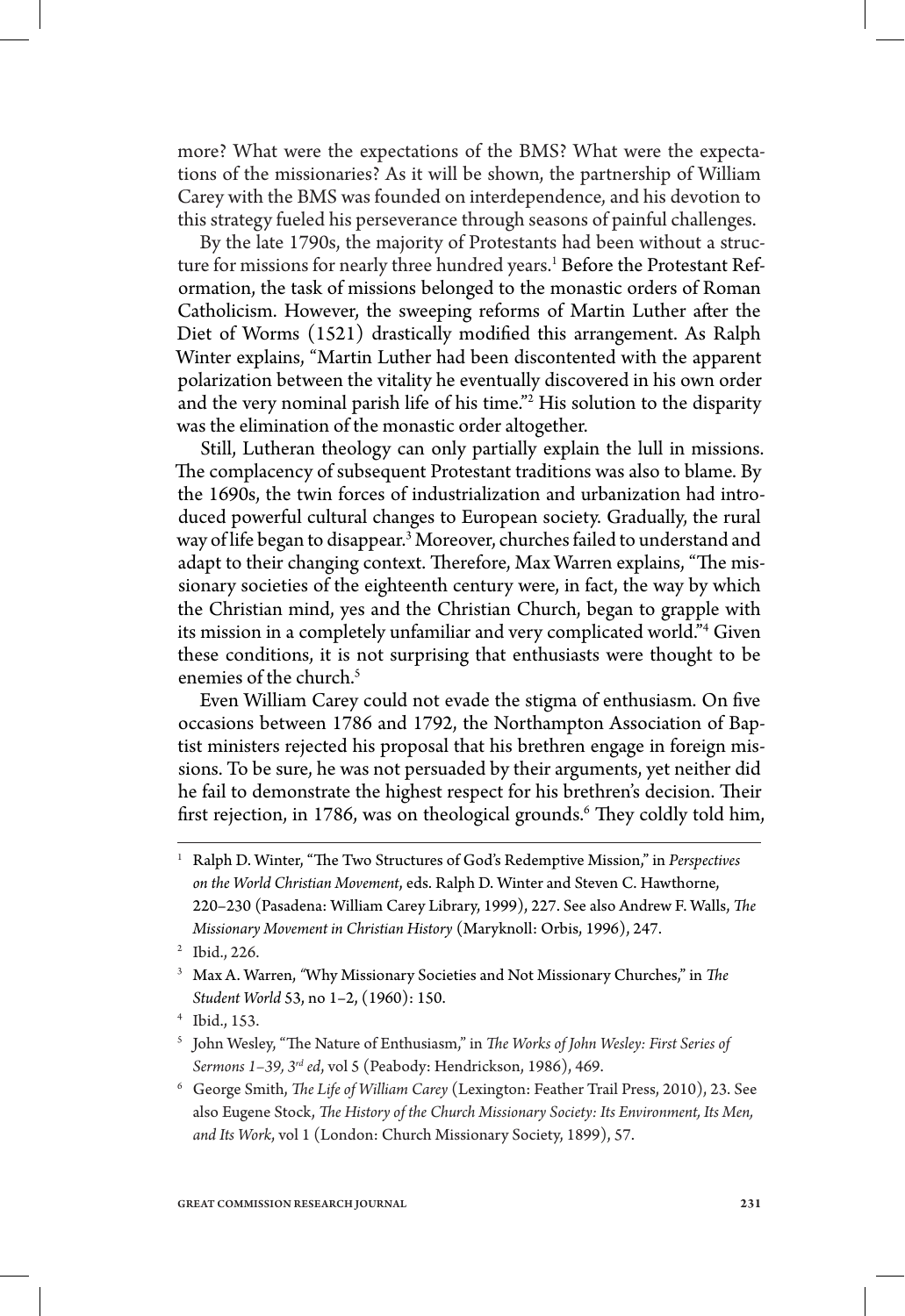"Certainly, nothing can be done before another Pentecost."7 However, their second rejection, two years later, gave him hope.<sup>8</sup> They agreed to hear his proposal if he would publish a pamphlet on the subject.<sup>9</sup>

By April of 1791, much of Carey's *Enquiry into the Obligations of Christians to Use Means for the Conversion of the Heathens* had been written. As a result, he felt confident to bring the matter before them again. However, for the third time, they rejected his proposal.<sup>10</sup> They complained it still sounded "too much like grasping at an object utterly beyond their reach."<sup>11</sup> The following month, he read the first draft of the *Enquiry* to them, and once again, they rejected it. However, it was not a rejection per se.<sup>12</sup> They simply had nothing more to add. Therefore, seeing they had exhausted their critique, Carey published the *Enquiry*, and the following May it was on sale at the minister's meeting in Nottingham.

At one point during the meeting, it was Carey's turn to preach. Not surprisingly, his sermon was a call to foreign missions. Like the previous year, their rejection was characterized by a lack of response.<sup>13</sup> However, indifference now gave way to fear, and they became eager to avoid the subject. Carey was confounded. After five years of pleading with his brethren and editing his proposal for every theological, historical, and practical objection they found, he was uncertain what else to do. At some point during the meeting, he cornered Andrew Fuller, asking, "Is there nothing again going to be done sir?"<sup>14</sup> This was the turning point. What caused his brethren to reconsider Carey's proposal is unclear, but by the end of the meeting, they had decided

<sup>7</sup> Roger E. Hedlund, "William Carey's Universal Signicance," in *Carey's Obligation and India's Renaissance*, eds. J.T.K. Daniel and R. E. Hedlund, 96–113 (Serampore: Serampore College, 1993), 98. See also Mary Drewery, *William Carey: A Biography* (Grand Rapids: Zondervan, 1979), 31.

<sup>8</sup> S. Pearce Carey, *William Carey D.D., Fellow of Linnaean Society* (London: Hobber and Stoughton, 1924), 53. See also Timothy George, Faithful Witness: The Life and Mission of *William Carey* (Birmingham: New Hope, 1991), 24.

<sup>9</sup> S. Pearce Carey, *William Carey,* 53*.* See also BMS, *Periodical Accounts Relative to the Baptist Missionary Society*, vol 1 (London: J.W. Morris, 1800), 2. From these accounts, it appears they first encouraged him to write the *Enquiry* in a small informal meeting and again later in the 1791 ministers' meeting at Clipstone.

<sup>10</sup> Ibid., 69.

<sup>&</sup>lt;sup>11</sup> Ibid. See also Ernest A. Payne, "Carey's Enquiry," in *Evangelical Review of Theology*, vol 17, no 3 ( July 1993): 310.

<sup>12</sup> Ibid., 69. See also Ibid., 310.

<sup>&</sup>lt;sup>13</sup> George Smith, *The Life of William Carey*, 35. See also Drewery, *William Carey*, 39.

<sup>&</sup>lt;sup>14</sup> J.C. Marshman, *The Life and Labours of Carey, Marshman, and Ward: The Serampore Missionaries* (London: Alexander Strahan & Company, 1864), 12. See also S. Pearce Carey, *William Carey*, 84.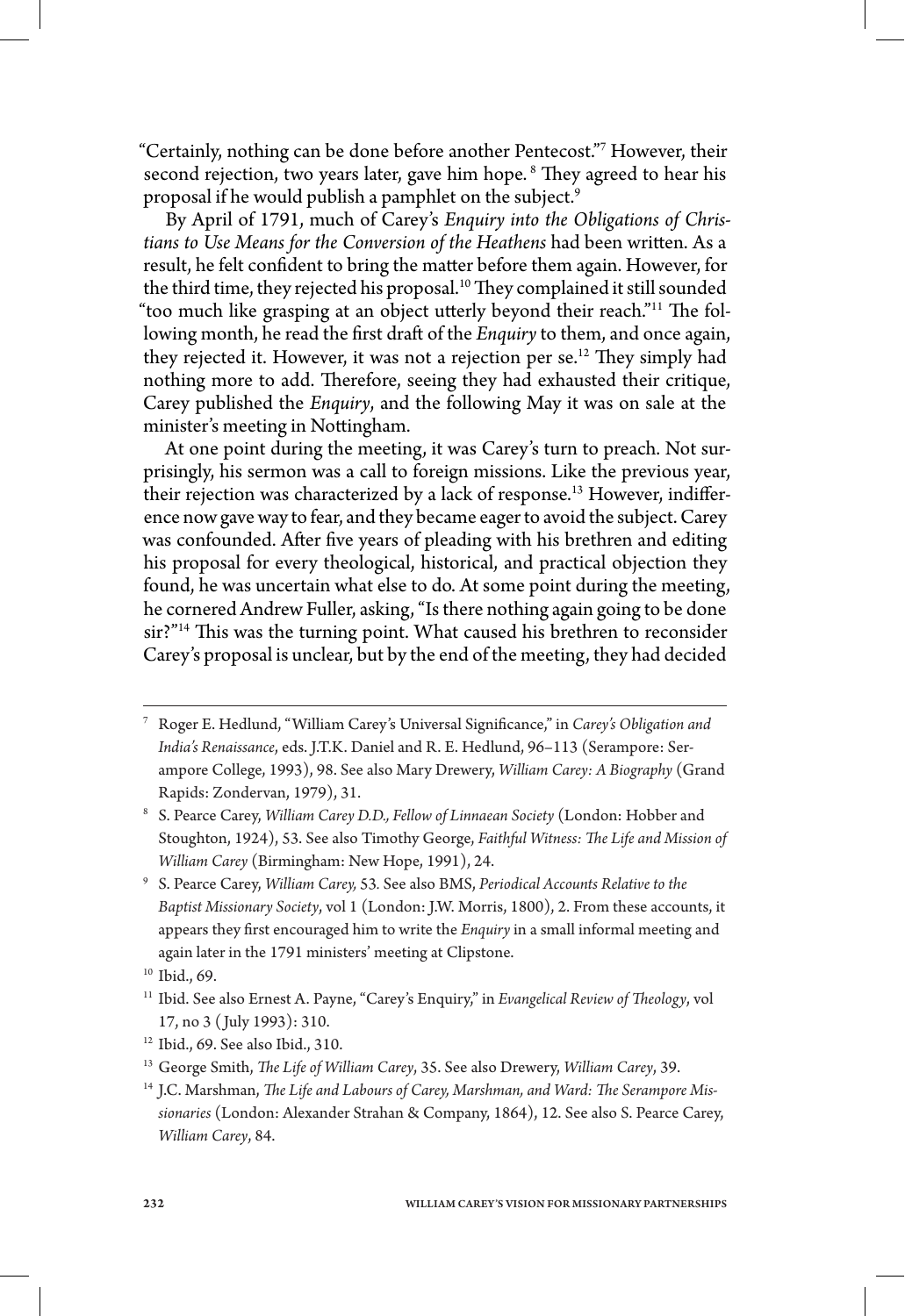on "forming a Baptist Society for propagating the Gospel among the Heathens."15

After this meeting, the subject of foreign missions became an urgent matter. In October, they met to hammer out the seven original resolutions of the BMS.<sup>16</sup> The following January, Carey and John Thomas were set apart as the first missionaries.<sup>17</sup> In May of 1793, Carey, his family, his wife's sister Kitty, and John Thomas left to board the *Kron Princessa Maria*.<sup>18</sup> The sheer speed and magnitude of these developments can hardly be appreciated today. It must suffice to say that in twelve months, this small association of poor ministers was transformed from a gathering of missionary skeptics to a brotherhood of missionary administrators.

As Andrew Walls has shown, the historical significance of this development was that it paved the way for the entire missionary movement.<sup>19</sup> At the same time, given the state of global Christianity and the demand for missionary partnerships today, one cannot fail to also emphasize the contemporary significance. Carey's idea for the missionary society may be more relevant now than ever. Walls hints at this when he suggests, "it may now be appropriate to re-examine the 'obligation to use means,' and the purpose for which our 'means' is directed."<sup>20</sup> However, if Carey's idea for the missionary society is ever to be grasped, his understanding of partnership as interdependence must be revisited. Moreover, this cannot be done without answering the charges of some biographers that his approach reflected "materialistic institutionalization" or "human achievements."<sup>21</sup> It is to this task we now turn.

### **FOUNDATION OF THE BMS**

For the early founders of the BMS, the first three resolutions of their October ministers' meeting were of paramount importance.<sup>22</sup> In the first resolution, they declared their full agreement with Carey's *Enquiry* and their intention to form a society according to his design. In the second resolution, they agreed with Carey that their society was to be one among many labor-

<sup>15</sup> Ibid., 12. See also Ibid., 84.

<sup>16</sup> BMS, *Periodical Accounts Relative to the Baptist Missionary Society*, vol 1 (London: J.W. Morris, 1800), 3.

<sup>&</sup>lt;sup>17</sup> Ibid., 34. See also Marshman, *The Life and Labours of Carey*, 24.

<sup>&</sup>lt;sup>18</sup> Drewery, *William Carey*, 52. See also Marshman, *The Life and Labours of Carey*, 28.

<sup>&</sup>lt;sup>19</sup> Walls, *The Missionary Movement*, 253.

 $20$  Ibid.

<sup>&</sup>lt;sup>21</sup> A. Christopher Smith, "The Spirit and Letter of Carey's Catalytic Watchword," in *The Baptist Quarterly*, vol 33, no 5 (1990): 231.

<sup>22</sup> BMS, *Periodical Accounts,* 3*.*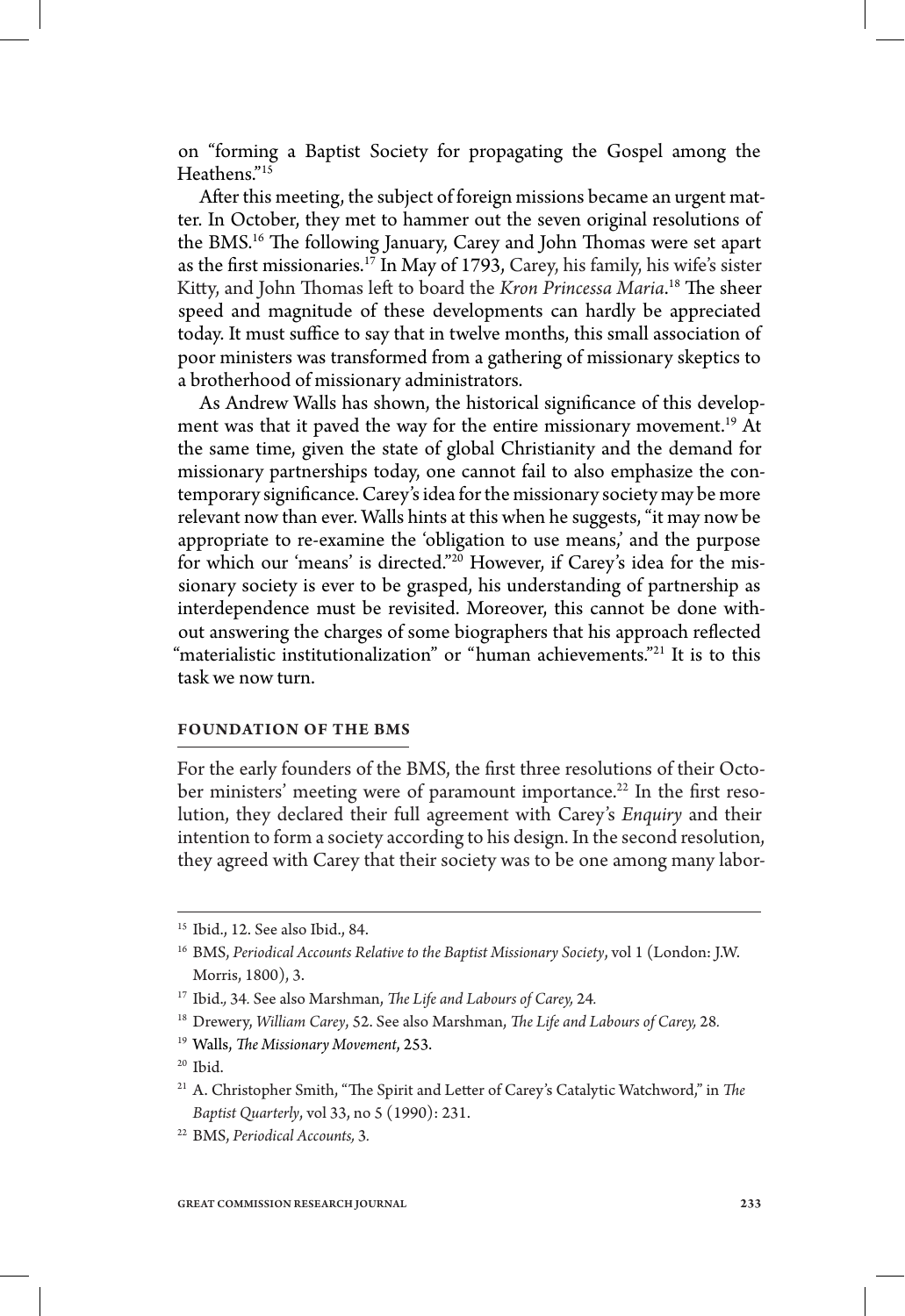ing together in the common cause. In addition, in the same resolution, they left no ambiguity regarding their purpose as they incorporated it into their name—*The Particular Baptist Society for Propagating the Gospel Amongst the Heathen*. In the third resolution, they acknowledged the expense and unanimously agreed to fund the effort. These three resolutions served as the vows of the partnership between Carey and the BMS.

In the beginning, the BMS and Carey had a mutual understanding regarding the definition of a missionary society. This is evident by their joint affirmation of the design that Carey had put forward in his *Enquiry*.<sup>23</sup> His definition suggested,

[S]uppose a company of serious Christians, ministers, and private persons, were to form themselves into a society, and make a number of rules respecting the regulation of the plan, and the persons who are to be employed as missionaries, the means of defraying the expense, etc. This society must consist of persons whose hearts are in the work, men of serious religion, and possessing a spirit of perseverance; there must be a determination not to admit any person who is not of this description, or to retain him longer than he answers to it. $24$ 

From his definition, he is clearly adamant about the character, and perhaps holiness, of society members. He insists that members (and missionaries alike) must be devoted to "the work" which he identifies in the preceding paragraph as "the exaltation of the Messiah's Kingdom."25 Moreover, by mandating personal qualities like "serious religion" and "spirit of perseverance," he sets the bar high for membership. Like John Wesley, he had no problem suggesting the removal of someone from their midst that did not meet these most important requirements.

Although Carey's definition was embraced by the BMS, he was never interested in becoming its founder. He preferred, rather, to be its missionary.<sup>26</sup> Biographer Pearce Carey's account is revealing in this regard.<sup>27</sup> The brethren were asking John Thomas, who had been a surgeon for the East India Company, various questions of support pertaining to the cost of living in India. However, when the question was asked whether missionaries could support themselves, and Thomas confirmed they could, Carey volunteered to go.<sup>28</sup> This suggests that while the brethren were concerned with support,

28 Ibid., 104.

<sup>23</sup> Ibid.

<sup>24</sup> William Carey, *An Enquiry into the Obligations of Christians to Use Means for the Conversion of the Heathens*. (Leicester: Ireland, 1792), 82.

 $25$  Ibid.

<sup>&</sup>lt;sup>26</sup> BMS, Periodical Accounts, 34. See also Marshman, *The Life and Labours of Carey*, 24.

<sup>27</sup> S. Pearce Carey, *William Carey,* 103.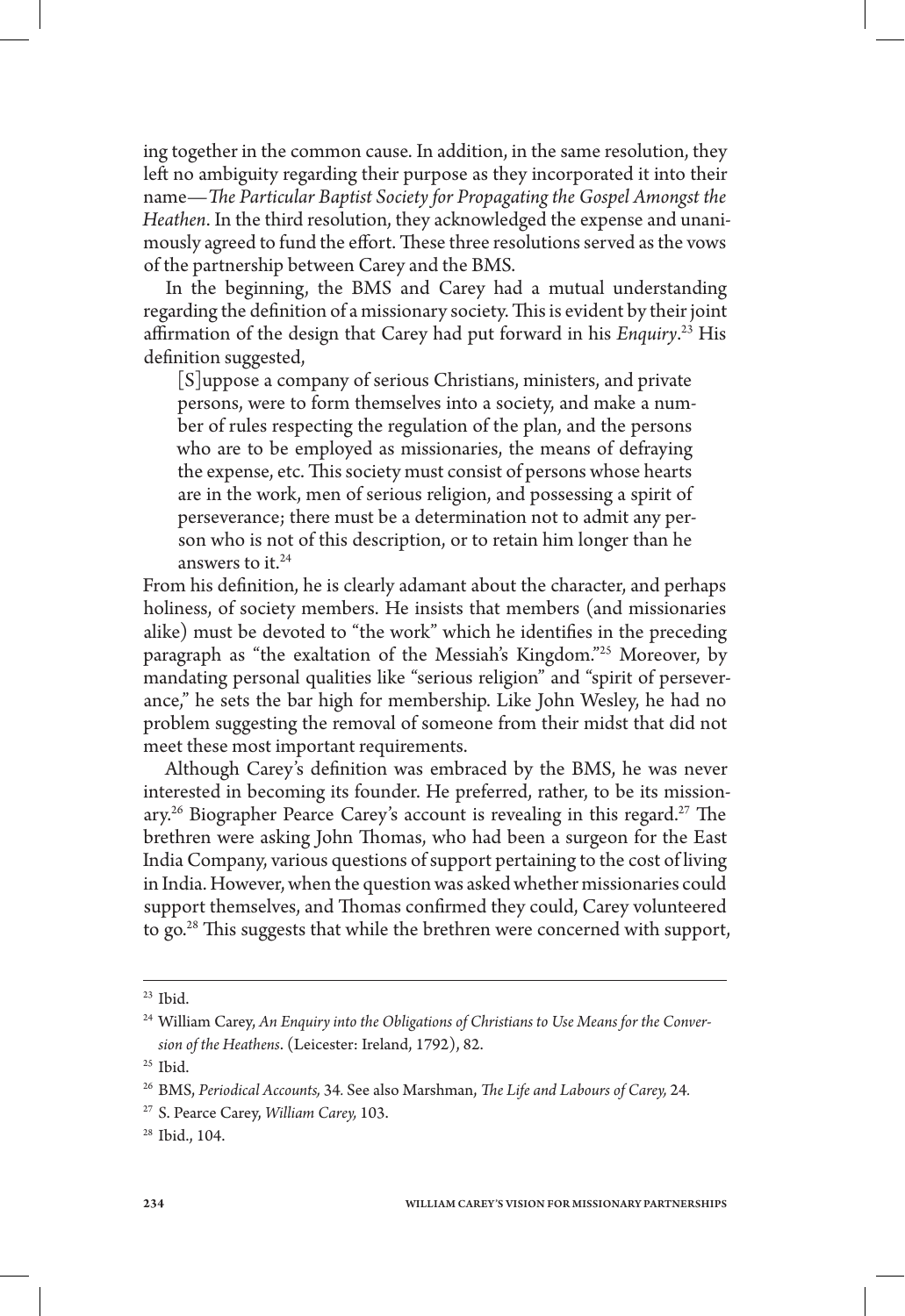Carey was contemplating sacrifice. After all, he wrote to his father, declaring in 1788, "The thought of a fellow creature perishing for ever should rouse all our activity and engage all our powers.... The matter is desperate. It calls for us to live and act alone for God."29

The same dedication is seen in the definition of Andrew Fuller, the esteemed first secretary of the BMS. Although not a definition per se, Fuller recalled his feelings about the Society's sending its first missionaries. He wrote it was as if "there was a gold mine in India, but it seemed almost as deep as the center of the earth. Who will venture to explore it? 'I will venture to go down,' said Carey to his brethren, 'but remember that you must hold the ropes.' We solemnly engaged to do so; nor while we live, shall we desert him."<sup>30</sup> Although this story has often been told, Carey's biographers have failed to highlight its most salient point. On being "lowered into the mine," Carey was dependent on his brethren for his survival, and his brethren were wholly dependent on him to "explore it." Fuller's assumption of trust was the key to his whole analogy. He was convinced that only a deep mutual trust would allow member and missionary to fully and jointly participate in the mission. This was Carey's vision for missionary partnerships.

#### **FOUNDATION OF THE SERAMPORE MISSION**

In spite of a healthy foundation, Carey's partnership with the BMS was not perfect. Like any relationship, they experienced seasons of disappointment, misunderstanding, complacency, and stubbornness. However, they had always been able to work out their differences through correspondence with an aim toward reconciliation. Even during the unpleasant controversy over Carey's self-support in the Indigo business, they expressed mutual empathy.<sup>31</sup> On hearing that the Society was offended by his actions, Carey reassured them of his dedication to the mission and his loyalty to them. He confessed, "we really thought we were acting in conformity with the universal wishes of the Society."32

Then in January of 1800, enormous changes occurred in the management, economy, and location of the mission when Carey relocated it to Serampore.

<sup>&</sup>lt;sup>29</sup> Carey to Father, Jan 12, 1788, in Terry G. Carter, ed, *The Journal and Selected Letters of William Carey* (Macon: Smyth and Helwys, 2000), 72.

<sup>30</sup> J.W. Morris, *Memoir of the Life and Writings of the Rev Andrew Fuller: Late Pastor of the*  Baptist Church at Kettering and First Secretary to the Baptist Missionary Society (Boston: Lincoln and Edmonds, 1830), 87. See also George, *Faithful Witness,* 73.

<sup>31</sup> George, *Faithful Witness,* 107. See also S. Pearce Carey, *William Carey,* 164.

<sup>&</sup>lt;sup>32</sup> Carey to Society, Jan 11, 1796, in Terry G. Carter, ed, *The Journal and Selected Letters of William Carey,* 203. See also Brian Stanley, *The History of the Baptist Missionary Society 1792–1992* (Edinburgh: T and T Clark, 1992), 40.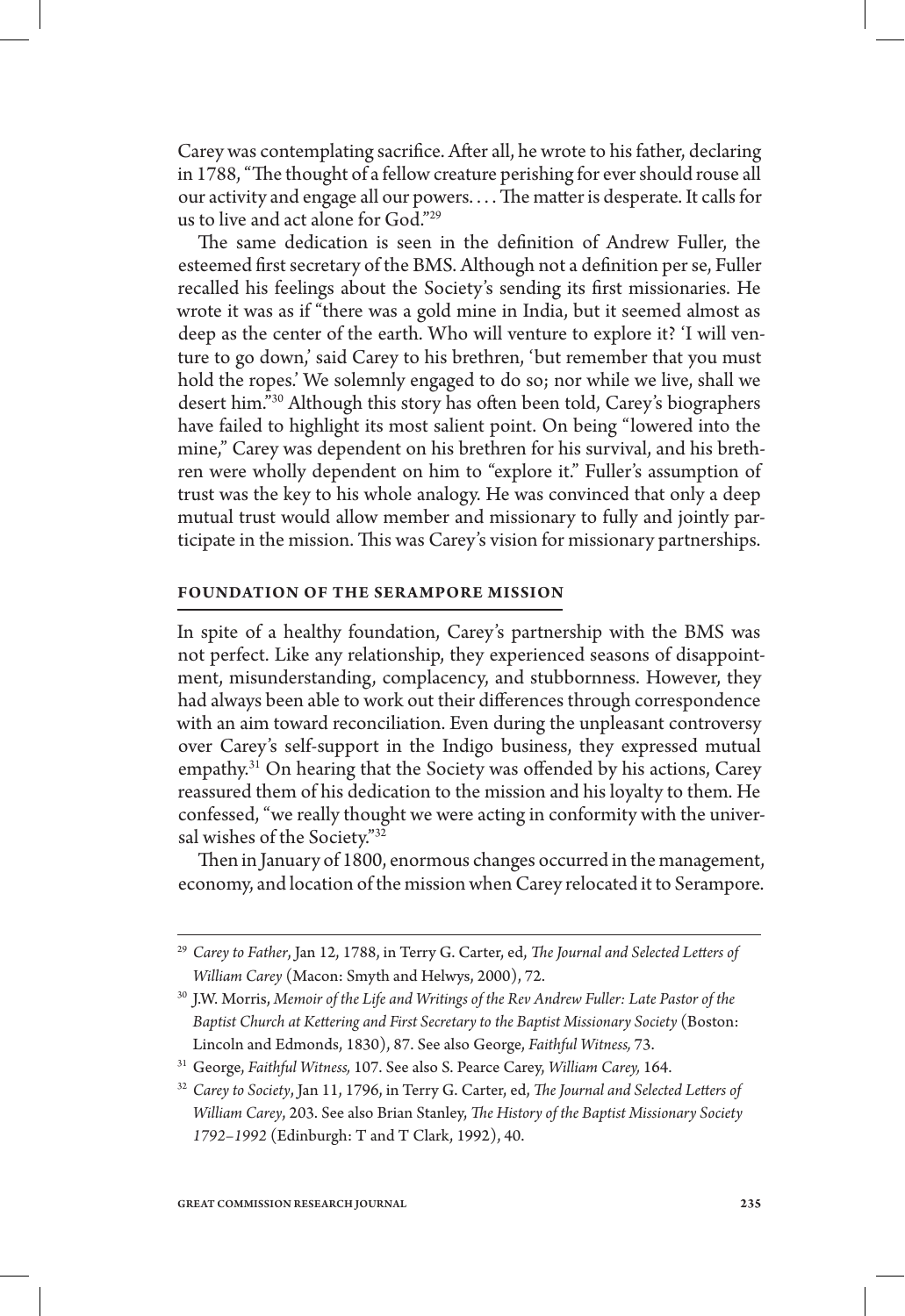The fact is he really had no choice. The events up to November 1799 had left him in a pitiful state.<sup>33</sup> Although he had been in India for six years, he had seen no Indian conversions. During that time, he had also contended with problems of missionary expectation, support, illness, death, retention, and overextension. Due to the British government's prohibition of missionaries in India, the new missionary recruits sent to help him were prevented from leaving Calcutta. On hearing of their predicament, the Danish governor of Serampore, Colonial Bie, invited them to establish a mission under his protection. Serampore was significant because it was far enough from Calcutta to provide sanctuary from the British. To his credit, Carey recognized this was a unique opportunity.<sup>34</sup> The following month, he and the new missionary recruits purchased a large house with property and established a mission there.

Right away, some important changes in Carey's relationship with the BMS could be noted. Almost overnight, Carey's tiny group of missionaries now swelled to at least twenty-three men, women, and children. They quickly formed a tight-knit group they called the "mission family" and agreed on some general rules for communal living.<sup>35</sup> Two of these new recruits, Joshua Marshman and William Ward, were found to be exceptional leaders in the mission and so joined Carey in the formation of an alliance later referred to as "the Serampore Trio."

### **CHALLENGES OF CAREY'S PARTNERSHIP WITH THE BMS**

By 1805, the size and the success of the mission led Carey and Marshman to request that the BMS consider adding members for the sake of the mission's longevity.<sup>36</sup> Although no action was taken until much later, this request represents the genesis of the controversy that was about to ensue. It seemed that in spite of the Society's wholesale affirmation of the *Enquiry*, Carey's insistence on "character" and "purpose" was never formally presented as a

<sup>&</sup>lt;sup>33</sup> Carey to Sisters, Nov 30, 1799, in Terry G. Carter, ed, *The Journal and Selected Letters of William Carey*, 108.

<sup>34</sup> S. Pearce Carey, *William Carey,* 179. See also George, *Faithful Witness,* 121.

<sup>&</sup>lt;sup>35</sup> Carey to Ryland, Dec 13, 1804, in Terry G. Carter, ed, *The Journal and Selected Letters of William Carey, 276. See also Ward to Ryland, Mar 11, 1816, in Joseph Ivimey, Letters on the Serampore Controversy addressed to the Rev Christopher Anderson* (London: Wightman, 1831), 106; BMS, *Periodical Accounts Relative to the Baptist Missionary Society*, vol 1 (London: J.W. Morris, 1801), 44 and S.D.L. Alagodi, "Carey's Experiment in Communal Living at Serampore," in *Carey's Obligation and India's Renaissance*, eds. J.T.K. Daniel and R. E. Hedlund, 18–33, 21.

<sup>&</sup>lt;sup>36</sup> Eustace Carey, Supplement to the Vindication of the Calcutta Baptist Missionaries (London: Wightman, 1831), 207. See also Stanley, *The History of the Baptist Missionary Society*, 27.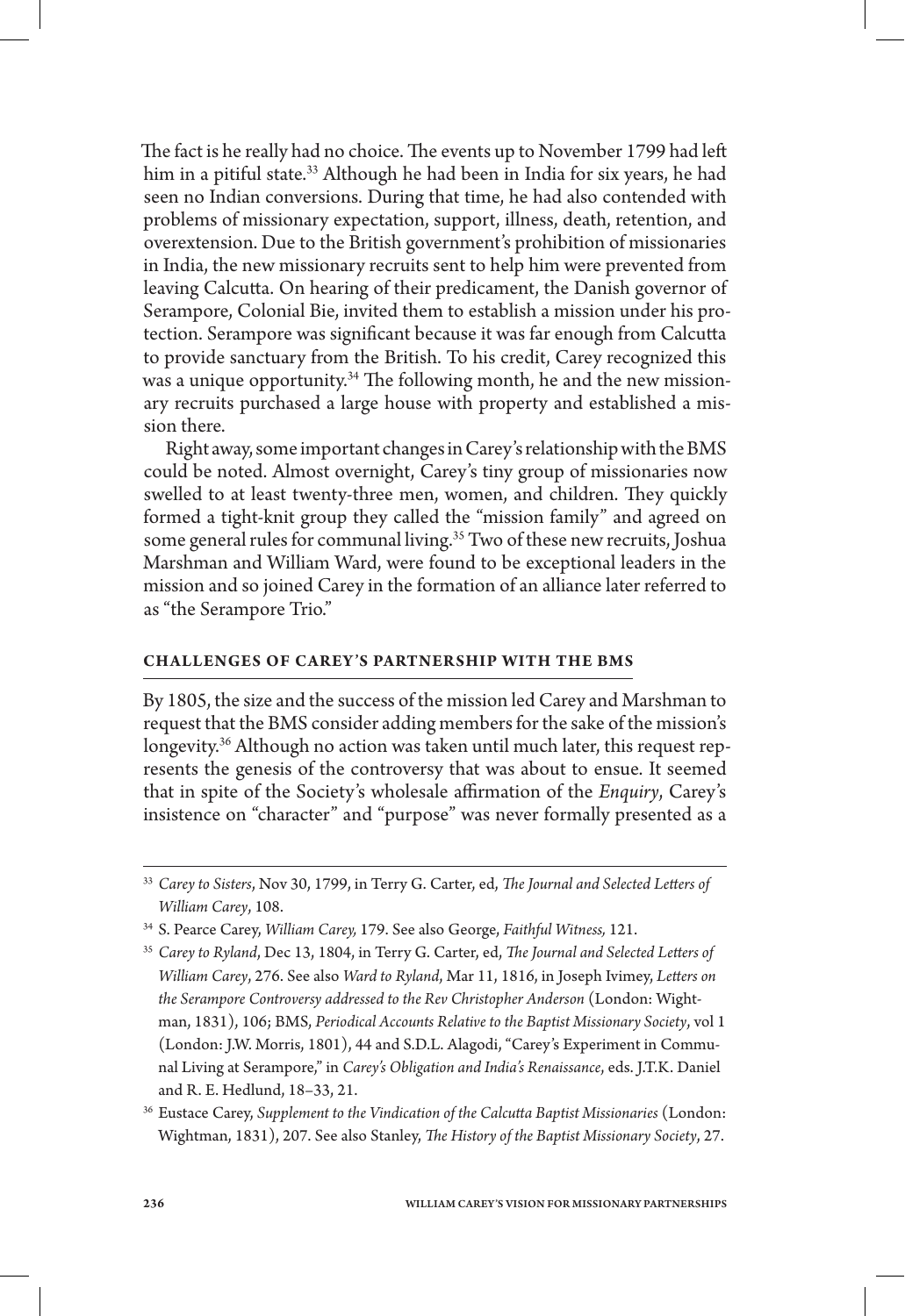resolution.37 Even if it had, their fourth resolution, which made all generous donors members, would have made it irrelevant.<sup>38</sup> Therefore, when John Sutcliff died in 1814 and Andrew Fuller in 1815, the BMS and the mission suffered bitterly from the actions of disingenuous men. At least three challenges of Carey's partnership with the BMS are significant.

# *1. Contagion of Anti-Missionary Spirit*

The first challenge of Carey's partnership with the BMS was the rise of an anti-missionary spirit. As early as 1784, a "system of dual control" of India had been established between the East India Company and the British government.<sup>39</sup> Initially, their declared intentions were to oppose "schemes of conquest and extension of dominion in India," but little was actually done to resist these developments. In fact, it is likely this conviction, or something like it, was responsible for the government's early ban on missionaries in India.40 However, what the British really meant was that no one *else* would be allowed to dominate India. This made missionary efforts malicious. When Carey and his small missionary band went to India in 1793, it was illegal.

Nevertheless, this anti-missionary spirit could not be quarantined within British policy. The English people readily assumed the same conviction. As a result, virtually no missionaries were to be found in England. The one exception was the London Missionary Society (LMS) who in 1796, had found thirty men, mostly craftsmen chosen to build mission stations, though four were ordained ministers.<sup>41</sup> The BMS and the Church Missionary Society (CMS) were not so fortunate.

The next year, the BMS had great difficulty finding missionaries.<sup>42</sup> A few years later, the CMS had the same experience. This led Charles Simeon to conclude, "I have endeavored (in a prudent way) to sound the dispositions of the serious young men respecting missions, and I am sorry to say not one of them says, 'Here am I, send me."<sup>43</sup> The reason for this disparity in

<sup>37</sup> Drewery, *William Carey*, 169.

<sup>38</sup> BMS, *Periodical Accounts Relative to the Baptist Missionary Society*, vol 1 (London: J.W. Morris, 1800), 4.

<sup>39</sup> Drewery, *William Carey*, 65.

<sup>&</sup>lt;sup>40</sup> Tom Hiney, *On the Missionary Trail: A Journey Through Polynesia, Asia, and Africa with the London Missionary Society* (New York: Grove Press, 2000), 9. See also S. Pearce Carey, *William Carey,* 141.

<sup>41</sup> Ibid.*,* 12.

<sup>&</sup>lt;sup>42</sup> BMS Minutes, Kettering, (Aug 29, 1797): 86, in A. Christopher Smith, *The Serampore Mission Enterprise* (Bangalore: Center for Contemporary Christianity, 2006), 94.

<sup>&</sup>lt;sup>43</sup> Charles Hole, *The Early History of the Church Missionary Society for Africa and the East to* the End of A.D. 1814 (London: Church Missionary Society, 1896), 62. This entry from Simeon was made on Aug 22, 1800.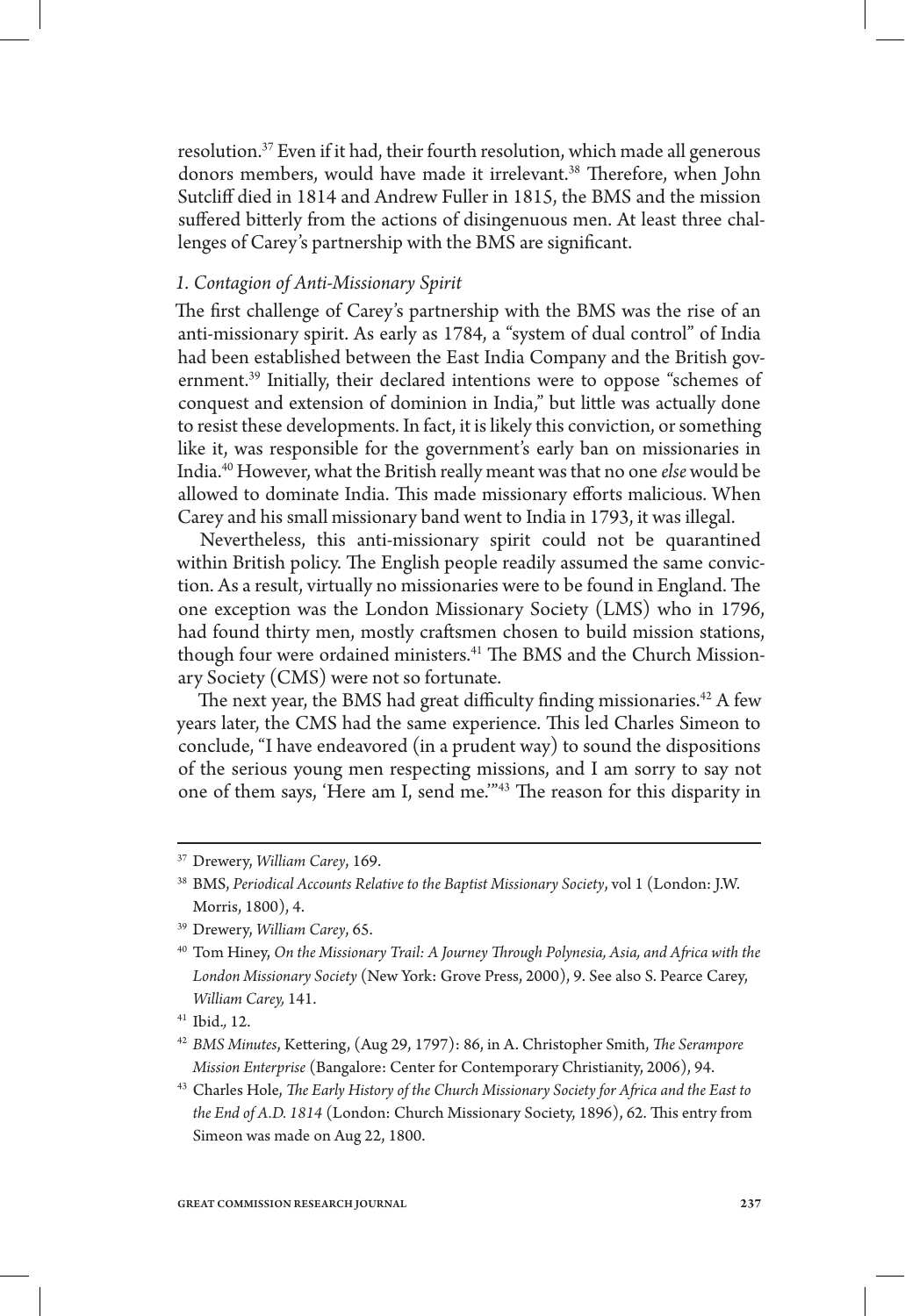missionary recruitment was simple. Carey's early mission (1793–1797) and the LMS mission (1796–1800) gave the English the idea that all missionaries were "artisans and schoolteachers."<sup>44</sup> This younger generation of missionaries resented this "lower class" reputation and sought more "respectable vocations." The junior missionaries dispatched to India came with this assumption. However, the only "respectable vocations" for missionaries in India were found in Serampore and Calcutta. Even in those places, opportunities were rare, especially for dissenters.

This first group of missionaries, who came between 1803–1806, were John Biss, John Chamberlain, Richard Mardon, William Moore, Joshua Rowe, James Chater, and William Robinson.45 Once in India, it was up to the senior missionaries to correct their unrealistic expectations for the missionary vocation. By 1809, Carey's frustration became apparent. In a letter to Fuller he pled, "I wish you send out men to begin new missions in the countries around."<sup>46</sup> He specifically complains of Robinson and Moore when he wrote,

[R]obinson has been designed for Bantam and Tibet now nearly two years. . . . I believe he is strongly inclined to stay at Calcutta, where his abilities as an English preacher are (he thinks) acceptable. . . .As to Bro Moore, I have no hope that he ever will do anything, he knows nothing yet of the language, nor ever tries to acquire it. Indolence and a thirst for European society are his bane.<sup>47</sup>

Later, this "thirst for European society" became a regular complaint throughout his correspondence with the BMS. In fact, the problem became so pervasive he felt compelled to give it a name and definition, resolving to call it "an anti-missionary spirit which operates on a love of ease [and] an anxiety for European society."48

As early as 1811, it was clear that a very different understanding of a missionary was developing in England—one that did not value self-denial. Of course, someone will exclaim, "but they went to India!" To this, there can be no objection. Nevertheless, they were sent to India by the Baptist Missionary Society whose purpose had always been, before this time, fixed to

<sup>&</sup>lt;sup>44</sup> John C. Bennett, "Charles Simeon: Church Loyalist and Mission Innovator," in Mission *Legacies: Biographical Studies of Leaders of the Modern Missionary Movement*, ed. Gerald H. Anderson, Robert T. Coote, Norman A. Horner, and James M. Phillips, 3–10 (Maryknoll: Orbis Books, 1994), 6.

<sup>&</sup>lt;sup>45</sup> A. Christopher Smith, *The Serampore Mission Enterprise*, 100.

<sup>&</sup>lt;sup>46</sup> Carey to Fuller, Oct 4, 1809, in Terry G. Carter, ed, The Journal and Selected Letters of Wil*liam Carey*, 133.

<sup>47</sup> Ibid.

<sup>&</sup>lt;sup>48</sup> Carey to Fuller, Aug 2, 1811, in Terry G. Carter, ed. *The Journal and Selected Letters of William Carey*, 134.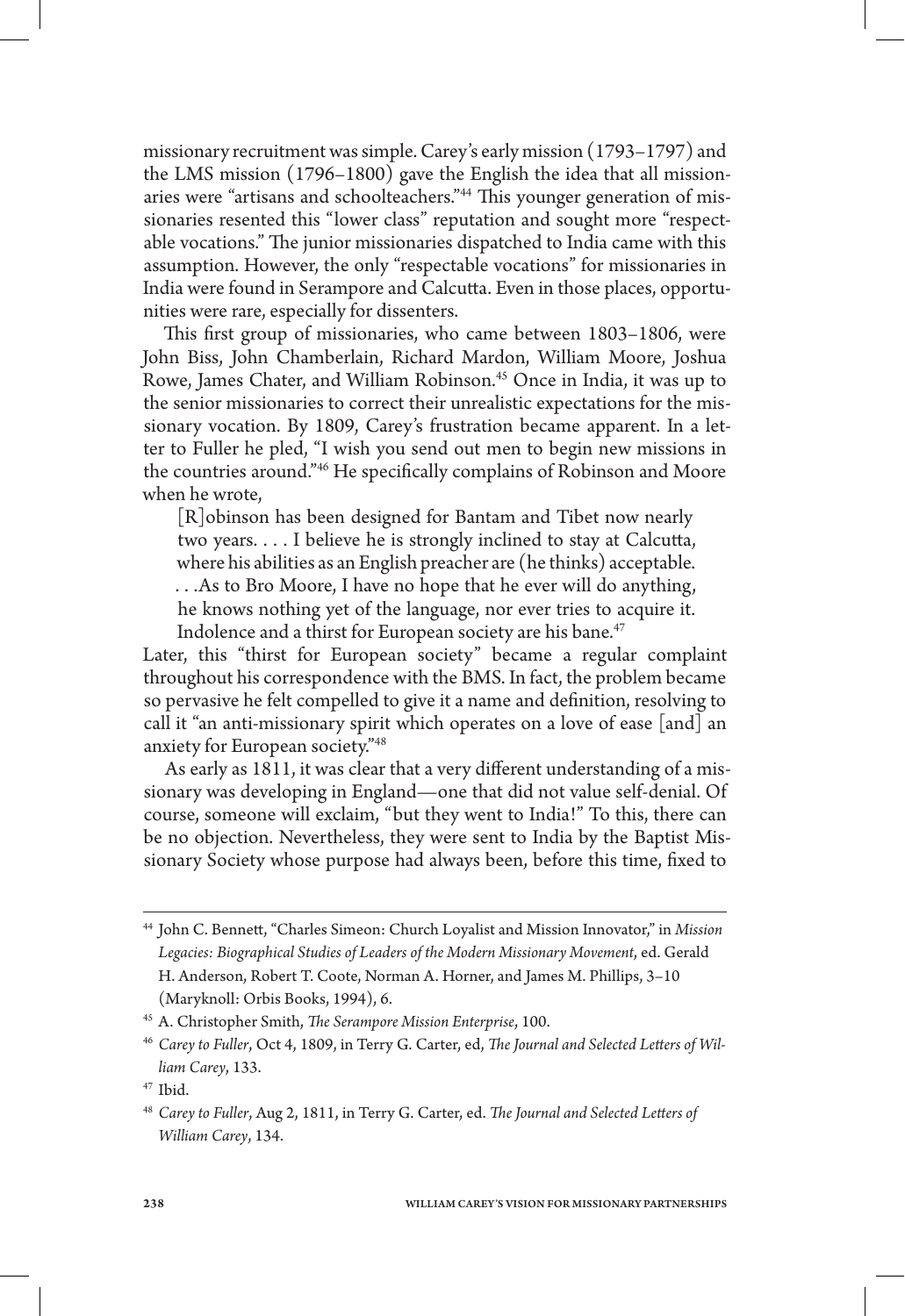its name—*The Particular Baptist Society for Propagating the Gospel amongst the Heathen.* It is evident then that they could not escape the purpose to which they had attached themselves.

# *2. Lure of Vanity*

The second challenge of Carey's partnership with the BMS could be dubbed "the lure of vanity." It was essentially the enlargement and relocation of the BMS in London. As he soon discovered, the junior missionaries in India were only half the problem. The other half was buried within the BMS in England. It was the 1805 request of Carey and Marshman that the BMS considered adding members.<sup>49</sup> This request was like a seed, which under the right conditions germinated and grew to such a size that it choked everything beneath it. Eventually, this "seed" grew under the careful watering of Joseph Ivimey, pastor of the Eagle Street church in London, and Joseph Gutteridge, deacon of the Prescot Street church in London.

BMS historian Brian Stanley has pointed out that two key documents led to the formation of the Baptist Union in 1813. The first was Ivimey's 1811 article in the *Baptist Magazine* entitled, "Union Essential to Prosperity."50 He argued that Baptists had been in the shadows far too long and that it was time to take their place of prominence. In short, Stanley wrote, "Ivimey's plan for a 'Baptist union' was first and foremost a plan for the prosperity of the BMS."51 Furthermore, it would remove the "seat of the society" to London which some referred to as "a vortex of vanity."52

Even so, just as Ivimey was advocating union through centralization, Carey was encouraging union through decentralization. This is evident when Fuller speaks of an 1811 review of the mission in India, which declared that the Serampore missionaries would "no longer speak of their undertaking as a single mission, but as being divided into five missions, according to the different languages of the countries; and which they denominate the United Missions of India."53 If this is correct, by 1811, Carey and the BMS were already heading in opposite directions.

The second document was Gutteridge's 1812 "anonymous" letter to Fuller pleading for the formation of a corresponding committee in Lon-

<sup>&</sup>lt;sup>49</sup> Eustace Carey, Supplement, 207. See also Stanley, *The History of the Baptist Missionary Society*, 27.

<sup>&</sup>lt;sup>50</sup> Stanley, *The History of the Baptist Missionary Society*, 28.

<sup>51</sup> Ibid.*,* 29.

<sup>&</sup>lt;sup>52</sup> Ibid., 30. See also *Fuller to Ward*, Jul 9, 1812, in Anderson, *The Life and Letters of Christopher Anderson*, 208.

<sup>53</sup> Ivimey, *Leers on the Serampore Controversy*, 75. See also Francis Cox, *History of the Baptist Missionary Society From 1792 to 1842* (London: T. Ward and Co, 1842), 195, and George Smith, *The Life of William Carey*, 103.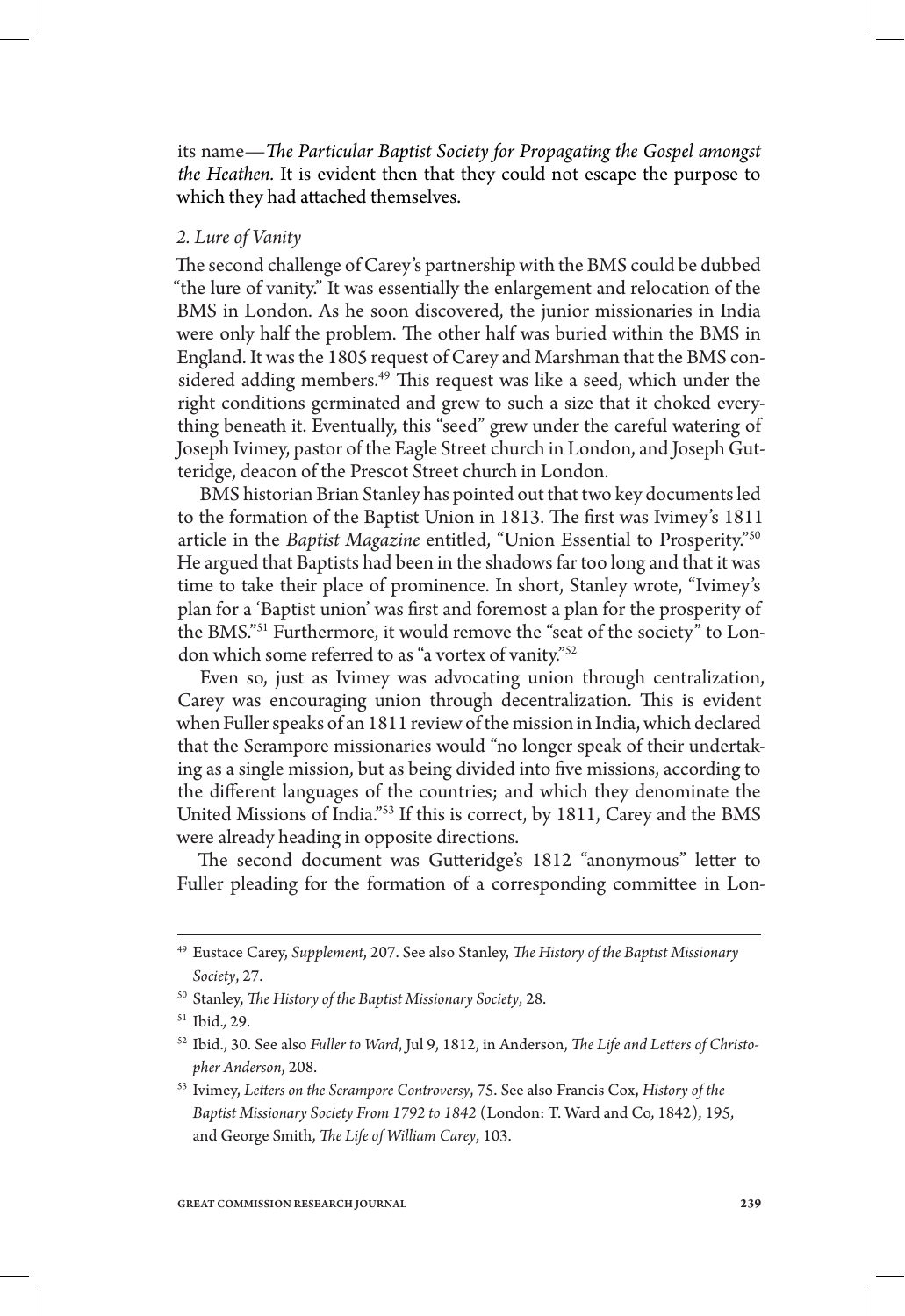don that could manage the affairs of the BMS after the deaths of the founding members.<sup>54</sup> Although anonymous, Fuller told William Ward he easily recognized the handwriting as Gutteridge's.<sup>55</sup> On the surface, his proposal appeared innocent, yet Fuller feared it might bring the Serampore mission dangerously close to what he called "the ditch of patronage."<sup>56</sup> Initially, he opposed the motion, but presumably, due to his failing health and anxiety for the security of the mission, he later supported it.

Almost immediately, the size of the BMS grew from seventeen members  $(1810)$  to thirty-six  $(1812)$  to as many as fifty  $(1819)$ .<sup>57</sup> More importantly, all nineteen of the new members in 1812 were contemporaries of the junior missionaries with whom Carey was so frustrated.<sup>58</sup> Even so, these changes would have been acceptable if Fuller had not died in 1815. After he was gone, a small contingent of juniors found the confidence to inquire "whether the three senior brethren at Serampore were empowered to give orders on behalf of the Society in India."<sup>59</sup> This questioning of independence became the very issue that eventually led to the violent conflict and bitter divorce of Carey and the BMS in 1827.<sup>60</sup>

Nevertheless, the BMS grossly misunderstood the mission's strategy for independence. What they really meant was interdependence, which could be defined as two entities unable to exist apart from one another. This was how they perceived their relationship with mission stations they had planted and the BMS. After all, Carey confessed that relinquishing the stations would be like "having my limbs forcibly torn from me while living."<sup>61</sup> An even more detailed illustration for what they meant comes from Marshman's 1807 draft of the Trio's formal plan in which they explained, "each missionary station is considered as, in its own nature, independent, and all equally dependent on the Society. They bind themselves together, however, as an associated body, to obtain advantages from general union unattainable as individuals."62 Had the BMS been able to recognize that none of the

- <sup>56</sup> Anderson to Marshman, Jun 17, 1833, in Hugh Anderson, The Life and Letters of Christo*pher Anderson*, 301.
- <sup>57</sup> Cox, *History of the Baptist Missionary Society*, 221. See also Ivimey, *Leers on the Serampore Controversy*, 16, 32.
- <sup>58</sup> A. Christopher Smith, *The Serampore Mission Enterprise*, 88.
- <sup>59</sup> Cox, *History of the Baptist Missionary Society*, 272.
- <sup>60</sup> Ivimey, Letters on the Serampore Controversy, 87. See also Marshman, *The Life and Labours of Carey,* 290*.*
- <sup>61</sup> Carey to Steadman, Jun 29, 1830, in Terry G. Carter, ed. *The Journal and Selected Letters of William Carey*, 229.
- 62 Eustace Carey, *Supplement*, 151.

<sup>&</sup>lt;sup>54</sup> Stanley, *The History of the Baptist Missionary Society*, 29.

<sup>&</sup>lt;sup>55</sup> Fuller to Ward, Jul 9, 1812, in Hugh Anderson, The Life and Letters of Christopher Ander*son* (Edinburgh: William P. Kennedy, 1854), 207.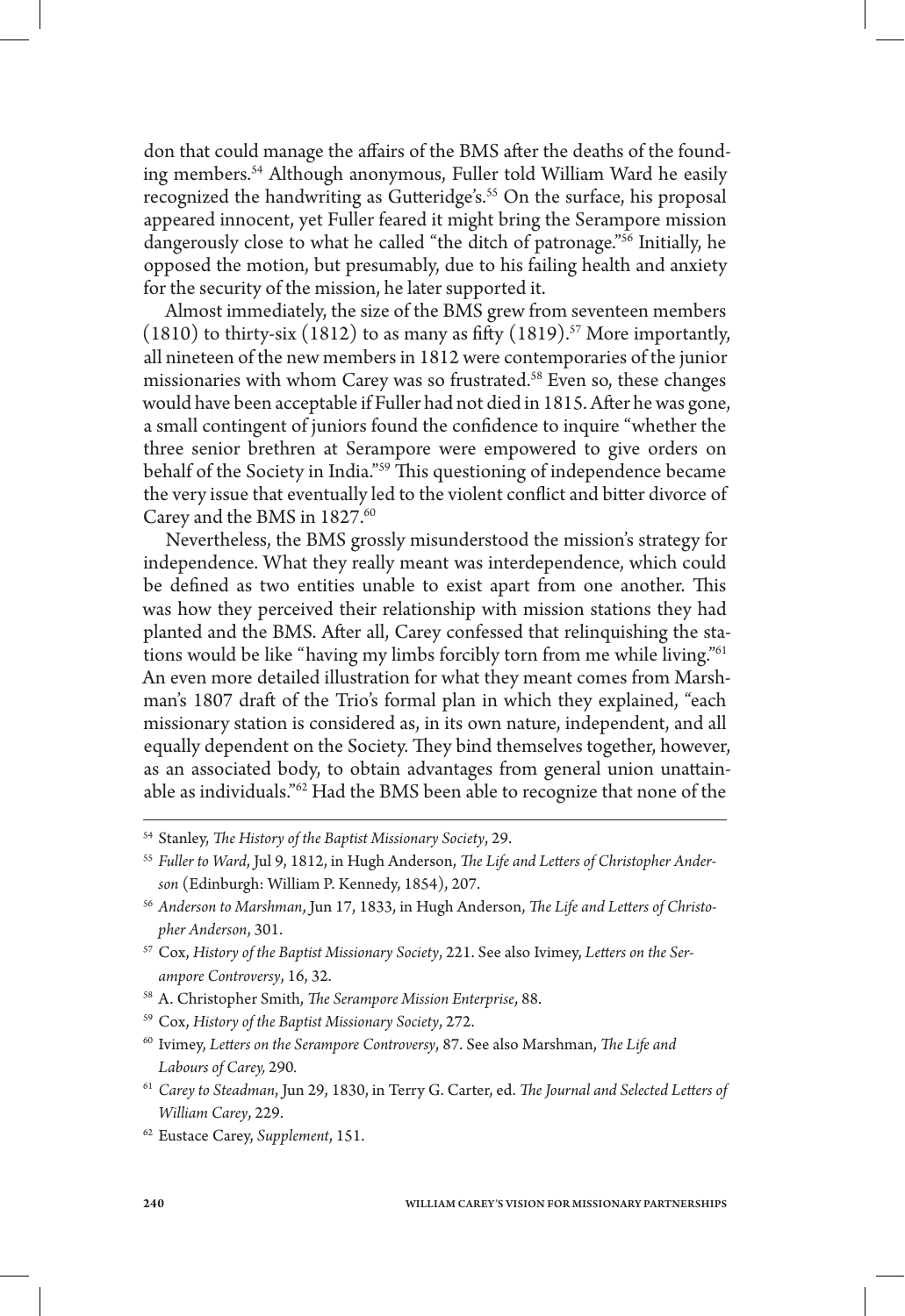seniors had any intention of secession from the Baptist Union, perhaps the question of independence would have been irrelevant.

Still, this question would never have been asked, or even tolerated, had the BMS seen them as brothers. Instead, it was now painfully clear they perceived them only as servants. Looking back on the controversy in 1830, Carey lamented, "The spread of the Gospel in India was the first object of the Society and it has been the first and last with us, to that object Bro Marshman, Bro Ward, and myself have uniformly devoted all our time, our strength, and our income."<sup>63</sup> Indeed, Carey had kept his vows to the end, even when the BMS had long since forgotten what they were.

# *3. Justication of European Prejudice*

The third challenge of Carey's relationship with the BMS was the justification of European prejudice. However, this prejudice changed considerably from the time of Carey's leaving England in 1793, to his death in 1834. Within this short period, European prejudice within England and India assumed three forms.

The first form, prevalent in 1793, was embodied by the notion that Indians *could not* be converted. The widespread European assumption was that Indians were too ignorant to experience conversion. While Carey certainly acknowledged the "barbarous" living of pagans, he also challenged this notion of ignorance in his *Enquiry.* He wrote, "Barbarous as these poor heathens are, they appear to be as capable of knowledge as we are and in many places, at least, have discovered uncommon genius and teachability.<sup>764</sup> This was in part the reason why many, including his father and perhaps his wife, thought him mad when he announced his intentions for missionary service in India.65 Even fellow Baptist ministers believed the "mission would come to nothing," and they urged others not to support it.<sup>66</sup>

Nevertheless, if Carey expected to escape such notions of prejudice by leaving England, he was surely disappointed. He found the same assumption among the Europeans in India. He complained, "... all say that the conversion of the natives is impossible."67 Unlike others, he did not consider the European mind or culture to be superior to that of the Indian's. He insisted,

<sup>&</sup>lt;sup>63</sup> Carey to Steadman, Jun 29, 1830, in Terry G. Carter, ed. *The Journal and Selected Letters of William Carey*, 229.

<sup>64</sup> William Carey, *An Enquiry into the Obligations of Christians*, 63.

<sup>65</sup> S. Pearce Carey, *William Carey*, 109. See also *Carey's Journal*, Feb 17, 1795, in Terry G. Carter, ed. *The Journal and Selected Letters of William Carey*, 53.

<sup>&</sup>lt;sup>66</sup> Stanley, *The History of the Baptist Missionary Society*, 17.

<sup>&</sup>lt;sup>67</sup> Carey's Journal, Apr 8, 1794, in Terry G. Carter, ed. The Journal and Selected Letters of Wil*liam Carey*, 23. For Henry Martyn's comments on European prejudice in 1806, see also Constance E. Padwick, *Henry Martyn: The Pioneer Translator Who Opened the Scriptures to the Muslim and Hindu Worlds* (Chicago: Moody Press, 1980), 154.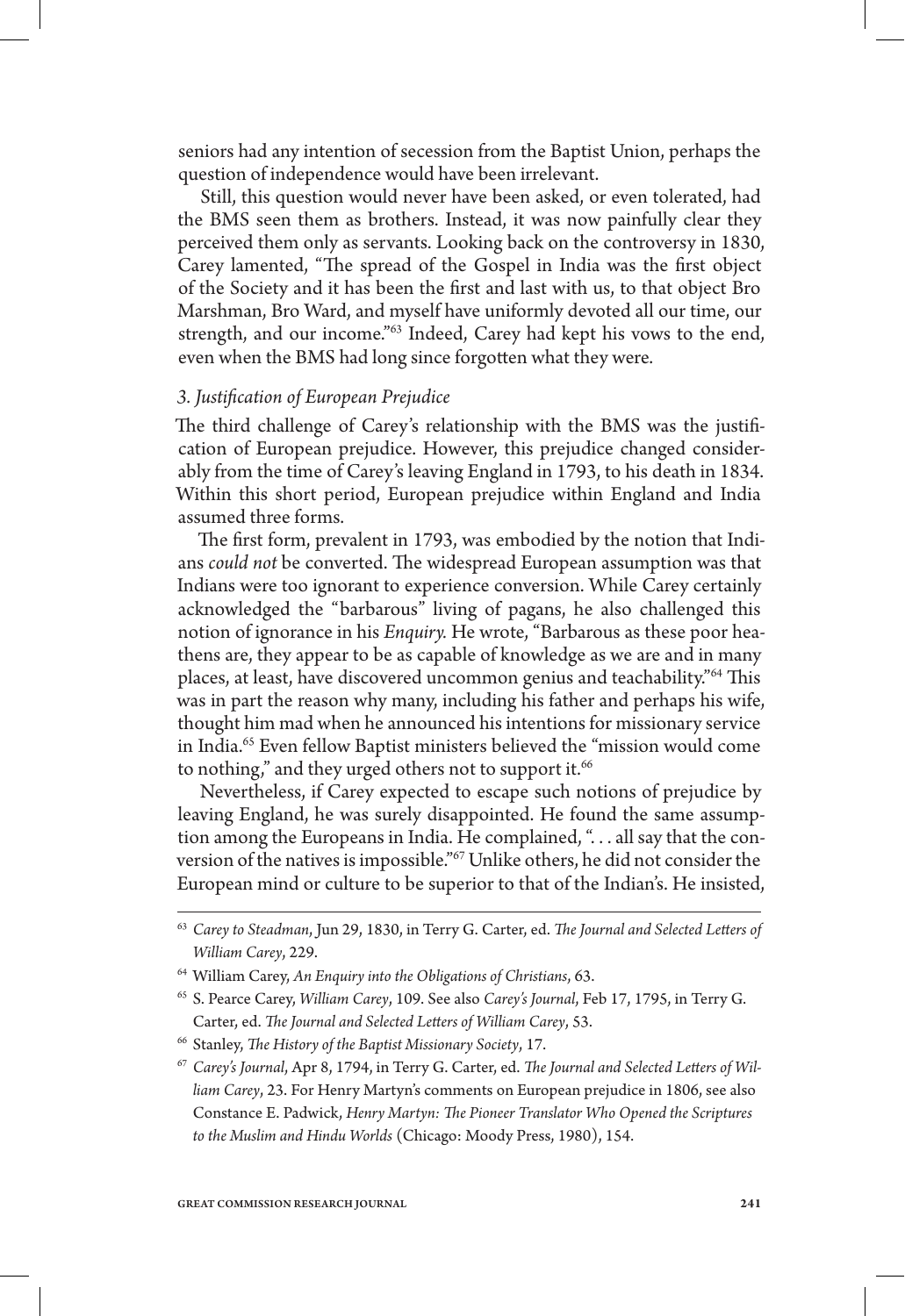"All my hope is in, and all my comfort arises, from God—without his power no European could possibly be converted."68 As a result, this aversion to prejudice and "low view" of Europeans made him bad company. Furthermore, it deprived him of celebrating his efforts with like-minded friends, which caused him a great deal of discouragement. After all, not even his fellow missionary John Thomas was immune to the lure of prejudice.<sup>69</sup>

In 1806, a second form of European prejudice came into vogue—that Indians *should not* be converted. This development illustrated the rising influence of cultural, and particularly religious, relativism. The reason for the abrupt change was likely the Vellore Mutiny in 1806. It sent shockwaves of fear and anti-missionary fervor throughout India and England. J.C. Marshman gave a detailed description of what happened.<sup>70</sup> As a military post, Vellore served as the location for the barracks of British and Indian troops. Apparently, the trouble started when British officers ordered their Indian soldiers to remove their Vishnu marks from their foreheads and wear Turbans with leather on them. Before the situation could be contained, Indians had massacred a number of British. However, the rumor was widely disseminated that missionaries were somehow to blame. This created a strong anti-missionary reaction and a kind of public hyper-appreciation for all things Indian due to a fear for European sovereignty in India.<sup>71</sup>

At some point between 1806 and 1812, European prejudice was modi fied yet again. This third form affirmed that Indians could be converted and should be converted, but it held that Indians *could not* lead. This was the assumption of the second group of missionaries who came between 1812– 1818. These were William Johns, John Lawson, Eustace Carey, William Yates, William Pearce, James Penny, and William Adam.<sup>72</sup> Carey's nephew, Eustace Carey, who was a leader among them, spoke for the lot. Regarding Indian led ministry, he insisted, "we think they can at present be employed as auxiliaries, and that so employed they are highly profitable, but to confide in them alone would be to ensure disappointment."73 Therefore, in 1817, when these juniors left the Serampore mission to establish their own, their missionary strategy rested entirely on European superintendence. To make matters worse, they chose Calcutta, the bastion of European presence, as their base of operations.

<sup>68</sup> Ibid., 23.

<sup>&</sup>lt;sup>69</sup> Carey to Ryland, Dec 26, 1793, in Terry G. Carter, ed. *The Journal and Selected Letters of William Carey*, 132.

<sup>&</sup>lt;sup>70</sup> Marshman, *The Life and Labours of Carey*, 150. See also Drewery, *William Carey*, 140 and Cox, *History of the Baptist Missionary Society*, 159.

<sup>71</sup> Ibid.*,* 148.

<sup>&</sup>lt;sup>72</sup> A. Christopher Smith, *The Serampore Mission Enterprise*, 100.

<sup>&</sup>lt;sup>73</sup> Eustace Carey, Supplement to the Vindication of the Calcutta Baptist Missionaries, 67.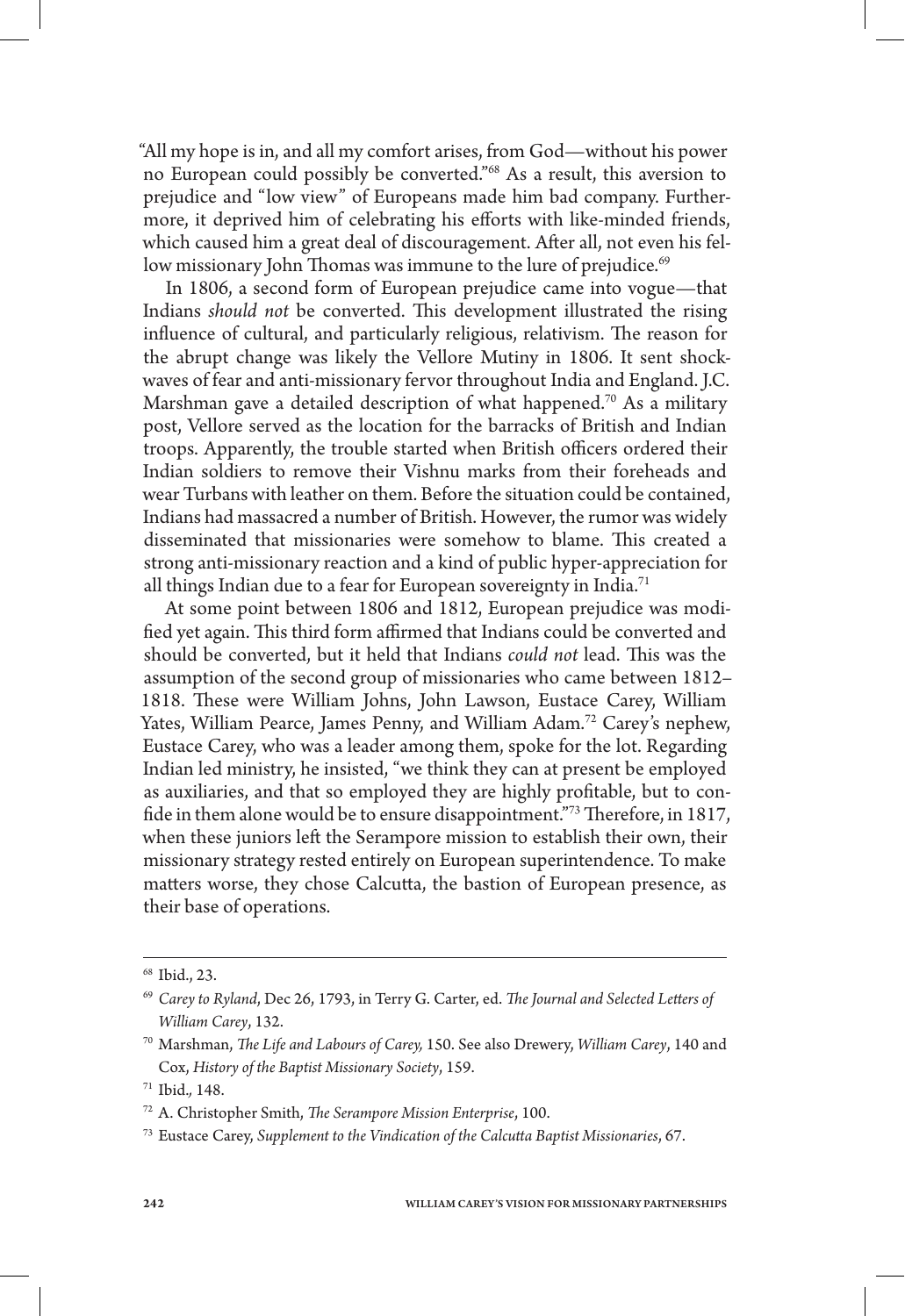Of course, Carey was painfully aware of these developments, and he commented on the prejudice of Eustace in 1816.74 Moreover, in 1817, he spoke of all the juniors as he complained they "seize upon any fault or failing of our native brethren, especially those employed in the work of the ministry ... but they themselves settle down into a course of preaching to Europeans and aim at little more."75 Still Carey's conflict with the junior missionaries had little to do with to whom they preached or what their criticisms were. Moreover, contrary to what has often been said, it had little to do with the living arrangements or the "harshness" of the senior missionaries. It was simply a disagreement over *whose* cause and *whose* country it was. As early as 1805, the Serampore mission had clearly given their answer in the eighth point of the "Form of Agreement," which declared their intention "to cultivate [Indian] spiritual gifts, ever pressing upon them their missionary obligation, since Indians only can win India for Christ."76 The junior missionaries simply could not agree with this strategy.

### **CONCLUSION**

At the beginning of this study, it was suggested that the partnership of William Carey with the BMS was founded on interdependence, and his devotion to this fueled his perseverance through seasons of painful challenges. Indeed, the evidence presented has strongly supported this conclusion. The practical expression of Carey's "means" was none other than the missionary society. He was totally convinced that the missionary society alone was the answer to the stalemate of nineteenth century Protestant mission.

However, if this was the case, the corollary is also true—the Serampore mission was not. Throughout his correspondence, he pleads with the BMS to "go on and increase," and he lists numerous regions that might prove to be "ripe unto harvest" for the propagation of the gospel. Nevertheless, it is a mistake to assume this arrangement was a "Christian business" founded simply to provide "religious products." Rather, the missionary society was, above all else, a brotherhood.

Perhaps the term "brotherhood" is most often misunderstood. First, it is important to understand that neither Carey, nor the original BMS

<sup>&</sup>lt;sup>74</sup> Carey to Ryland, May 30, 1816, in Terry G. Carter, ed. *The Journal and Selected Letters of William Carey*, 176.

<sup>&</sup>lt;sup>75</sup> Carey to Ryland, Sep 1817, in Terry G. Carter, ed. The Journal and Selected Letters of Wil*liam Carey*, 240.

<sup>76</sup> S. Pearce Carey, *William Carey D.D.,* 248. See also George, *Faithful Witness,* 123; George Smith, *The Life of William Carey*, 82; S.D.L. Alagodi, "Carey's Experiment in Communal Living at Serampore," in *Carey's Obligation and India's Renaissance*, eds. J.T.K. Daniel and R. E. Hedlund, 18–33, 29.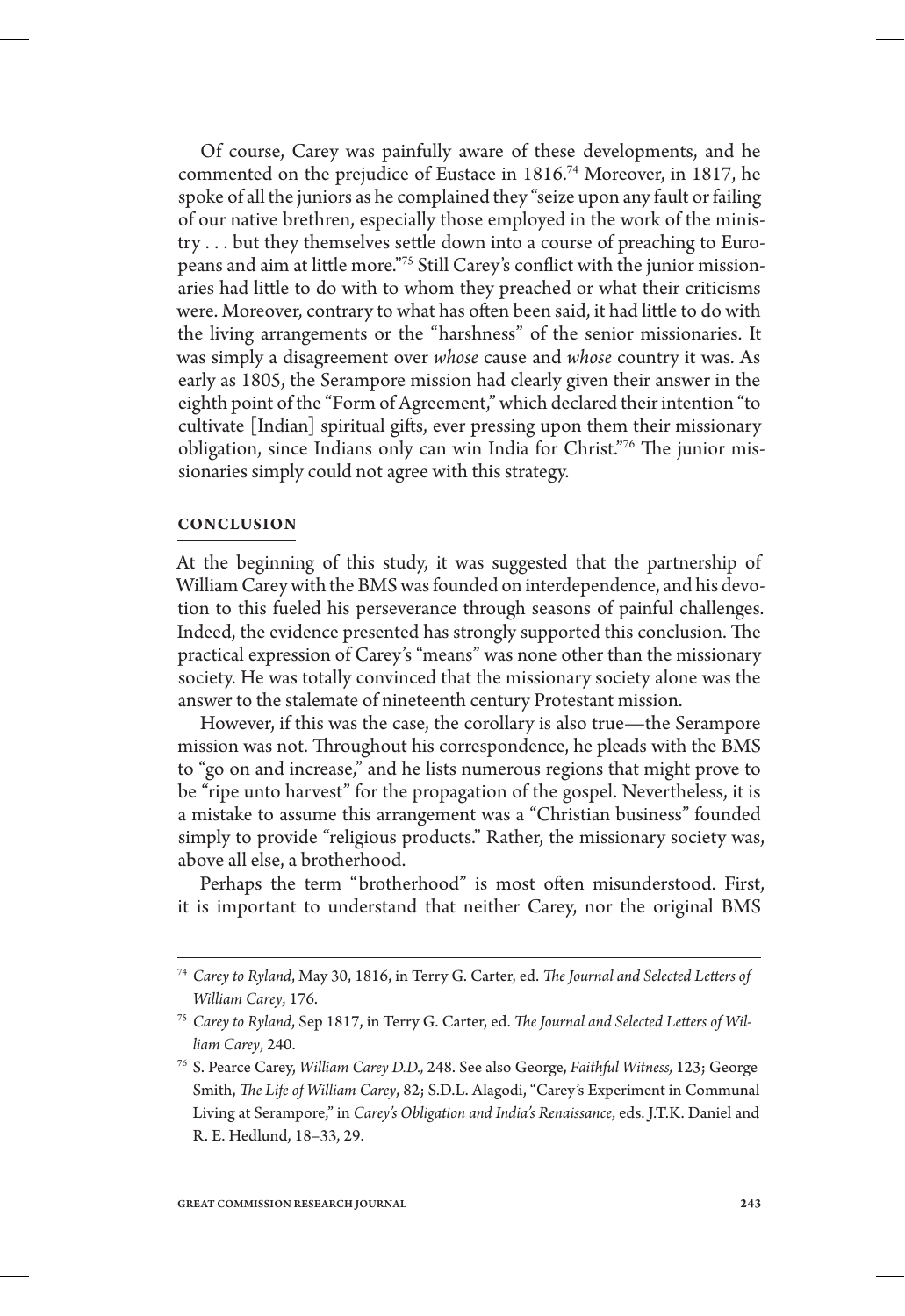members, used this term lightly. They did not perceive it to mean casual friendship, and they certainly did not believe it meant absolute equality. Either of these meanings could easily have led them down a path of complacency. Rather, from the beginning, Carey considered his brethren *family*, and he sought to respect them as *elders*. How else can we explain his patience during five years of pleading with them to offer themselves for foreign missions? What other explanation could there possibly be for his utter refusal to formally separate with them during their fifteen years of bitter conflict? There can be, in fact, no other explanation. Their partnership was primarily a brotherhood.

Second, their brotherhood was founded to *propagate the Gospel among the heathen*. In fact, it was written into their very name, and it was the heart and soul of all they wished to attempt. Had they been interested in missions among Europeans, one can only guess they would have written that in. Furthermore, this might have been a worthwhile effort, especially given the extreme corruption of Europeans in India during the eighteenth and nineteenth centuries. However, the point remains. No matter how much the junior missionaries in India or the BMS members in London protested, their purpose had always been missions among "the heathen." Therefore, what do we make of their resistance to this? Who was really rebelling against the original principles of the mission? More importantly, who was faithful to them?

The challenges of Carey's partnership with the BMS are exceedingly convoluted. They are more akin to a never-ending labyrinth than a list of grievances. Perhaps, this is the reason so few have felt the energy to explore it. However, these challenges offer us much more than insight into the troubles of Carey and the BMS. They allow us a window into the human condition. Carey's struggle was not with the government, the BMS, or the junior missionaries. It was with what he called the "rapacious grasping of power."77 All his challenges could be summed up by the human craving for power and control. At this point, it is also important to recognize that Carey and his missionary colleagues were not immune to such temptations. They could not avoid the temptation to "force" others to return to the original principles of the BMS. In this way, they too fell victim to the lure of power.

Carey's approach to partnership is particularly important for missiology today. It demonstrates how Christian communities might come together, organize for action, and align themselves with God's mission It explains how missionaries and pastors might relate to their sending agencies and overseers as they share in the work of God's mission. It shows that people can learn to put aside their theological differences for the sake of propagat-

<sup>&</sup>lt;sup>77</sup> Carey to Ryland, Jun 14 1821, in Terry G. Carter, ed. *The Journal and Selected Letters of William Carey*, 242.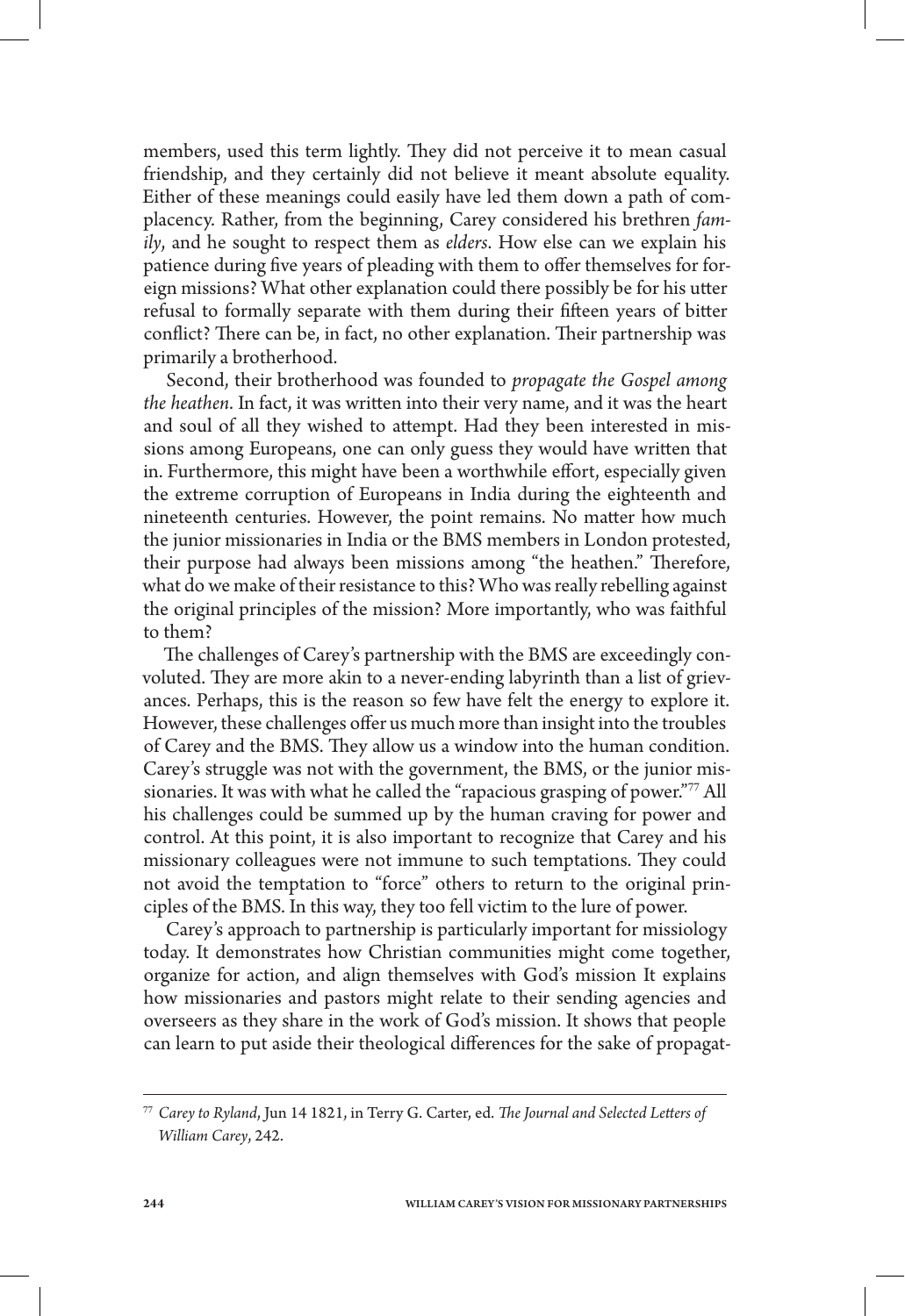ing the gospel. Finally, it reveals what is possible when people regard themselves as fellow laborers in the common cause of making God known in a context.

Carey's understanding of partnership has strong implications for how we might propagate the gospel throughout the world today. It highlights what is possible when God's people respond to God's invitation to participate in God's mission in a context. This perspective helps address the problem of power disparity in missionary relationships. It assumes that no partner has the right to claim ownership of the mission. Rather, each one is an integral part of God's plan. This is especially important for encouraging indigenous leadership. These partnerships provide future leaders the love of Christian community, the recognition of mutual giedness, and the opportunity for collaborative service.

Regardless, we cannot afford to miss the genius of Carey's "means"—a brotherhood on mission. Far too much has already been done in the name of "individuals on mission." If we truly seek to represent the kingdom of God in the midst of pagans, there can be no other way. William Carey's role was to give us the model. Our responsibility now is to put into practice what we have seen and heard.

# **Bibliography**

- Alagodi, S.D.L. "Carey's Experiment in Communal Living at Serampore." In *Carey's Obligation and India's Renaissance*, edited by J.T.K. Daniel and R. E. Hedlund, 18–33. Serampore: Serampore College, 1993.
- Anderson, Hugh. *The Life and Letters of Christopher Anderson*. Edinburgh: William P. Kennedy, 1854.
- Bennett, John C. "Charles Simeon: Church Loyalist and Mission Innovator." In *Mission Legacies: Biographical Studies of Leaders of the Modern Missionary Movement*, edited by Gerald H. Anderson, Robert T. Coote, Norman A. Horner, and James M. Phillips, 3–10. Maryknoll: Orbis Books, 1994.
- BMS. BMS Minutes. Kettering, Aug 29, 1797.
- BMS. *Periodical Accounts Relative to the Baptist Missionary Society*. vol 1. London: J.W. Morris, 1800.
- BMS. *Periodical Accounts Relative to the Baptist Missionary Society*. vol 2. London: J.W. Morris, 1801.
- Carey, Eustace. *Supplement to the Vindication of the Calcutta Baptist Missionaries*. London: Wightman, 1831.
- Carey, S. Pearce. *William Carey D.D., Fellow of Linnaean Society*. London: Hobber and Stoughton, 1924.
- Carey, William. *An Enquiry into the Obligations of Christians to Use Means for the Conversion of the Heathens*. Leicester: Ireland, 1792.
- Carter, Terry G., ed. *The Journal and Selected Letters of William Carey*. Macon: Smyth and Helwys, 2000.
- Cox, Francis. *History of the Baptist Missionary Society from 1792 to 1842*. London: T. Ward and Co., 1842.
- Drewery, Mary. *William Carey: A Biography*. Grand Rapids: Zondervan, 1979.